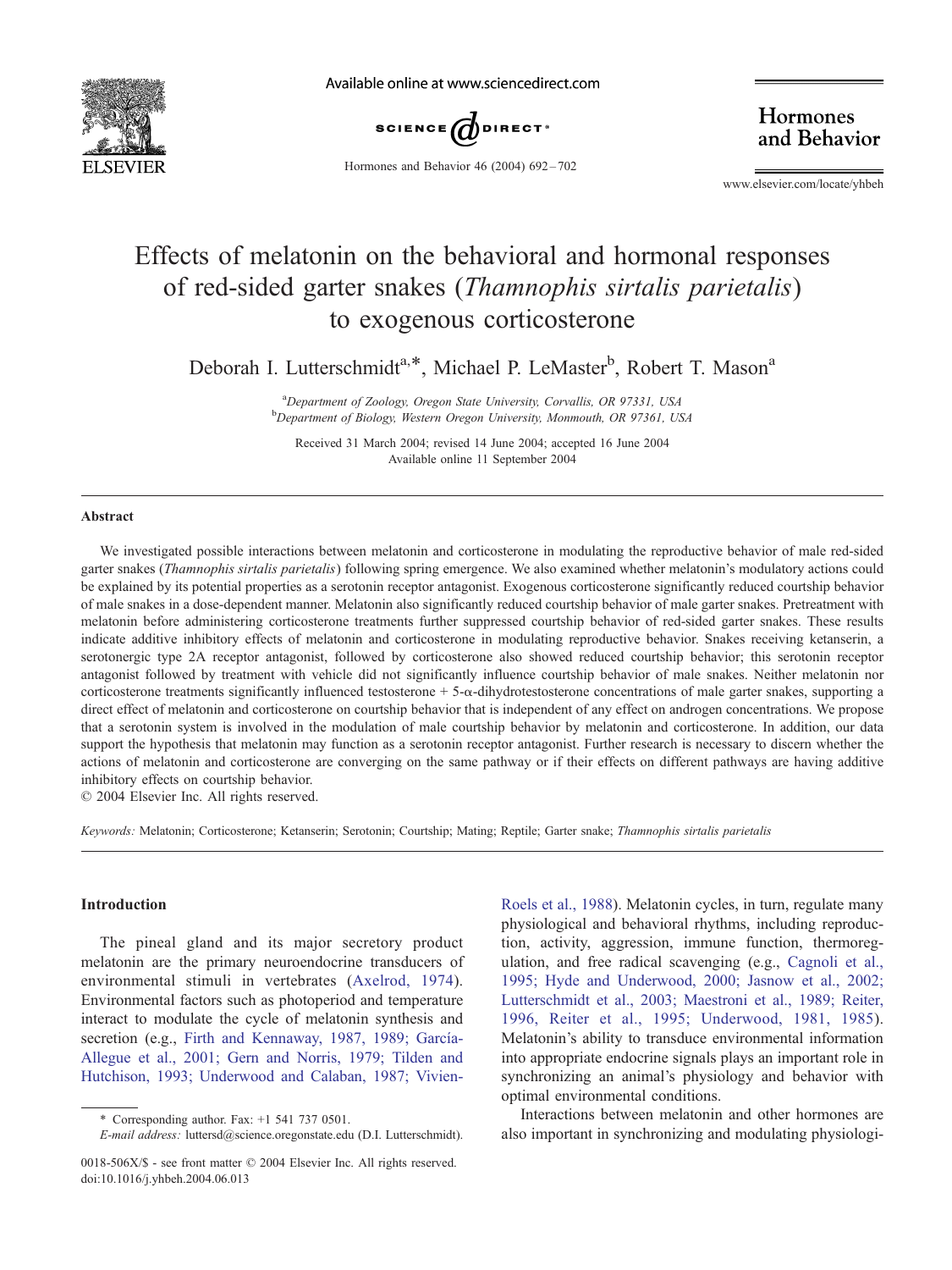cal and behavioral parameters necessary for daily activity. For example, melatonin inhibits the hypothalamic–pituitary–adrenal axis ([Reiter, 1991; Wang et al., 1999\)](#page-9-0), which mediates an animal's physiological and behavioral responses to stressors. Unpredicted challenges to energy homeostasis, such as unusually low environmental temperatures or food shortage, stimulate the hypothalamic– pituitary–adrenal axis and result in increased plasma glucocorticoids ([Harvey et al., 1984; Schwabl et al., 1985;](#page-8-0) Wingfield, 1988). Glucocorticoids in turn modulate a variety of physiological and behavioral processes that promote survival while suppressing behaviors that are not crucial to immediate survival (e.g., [Pottinger, 1999; Sap](#page-9-0)olsky, 1992; Wingfield, 1988). For example, physiological stress responses, marked by an increase in plasma glucocorticoid concentrations, generally result in decreased plasma concentrations of sex steroid hormones and an overall suppression of reproductive behavior in many species [\(Carragher and Rees, 1994; Coddington and Cree,](#page-8-0) 1995; Moore et al., 1991, 2000; Rivier and Rivest, 1991). Such acute physiological stress responses are normally adaptive responses used to modify metabolism and mobilize energy stores during a stressful event.

Although interactions between the pineal gland and hypothalamic–pituitary–adrenal axis are well established ([Barriga et al., 2002; Demisch et al., 1998; Khan et al.,](#page-8-0) 1990; Kirby et al., 1999; Maestroni et al., 1986, 1989; Otsuka et al., 2001; Vaughan et al., 1972), the nature of this relationship is poorly understood. For example, both stimulatory ([Al-Dujaili et al., 1982; Haus et al., 1996;](#page-8-0) Persengiev et al., 1989; Touitou et al., 1989) and inhibitory ([Heiman and Porter, 1980; Ng, 1987; Nussdorfer et al.,](#page-9-0) 1990) effects of melatonin on the secretory activity of the adrenal cortex have been described. However, all of these studies examined the effects of melatonin on cultured adrenocortical cells. In an experiment using in vivo physiological conditions, melatonin exerted a direct antisecretagogue effect on the adrenal gland ([Appa-Rao et al.,](#page-8-0) 2001). Chronic melatonin treatment considerably altered the affinity of glucocorticoid receptors in the brain and pituitary ([Marinova et al., 1991\)](#page-9-0). Furthermore, melatonin treatment of both adult and juvenile rats prevented many of the injurious effects induced by chronically elevated glucocorticoids, such as the reduction in growth, atrophy of the thymus and adrenal glands, and elevation of blood glucose, free fatty acids, triglycerides, and total cholesterol ([Aoyama](#page-8-0) et al., 1986, 1987). Daily melatonin treatment in stressed mice prevented several chronic stress-induced disturbances, including a reduction in preference for sucrose solution and a reduction in spontaneous locomotor activity ([Kopp et al.,](#page-9-0) 1999). In male rats, melatonin treatment significantly reduced the inhibitory effects of acute and chronic stress on sexual behavior ([Brotto et al., 2001\)](#page-8-0). [Gorzalka et al.](#page-8-0) (1999) demonstrated that acute melatonin treatment also attenuated the effects of glucocorticoids on sexual behavior and wet-dog shakes in male rats. Such effects of melatonin

are thought to be mediated by melatonin's properties as a serotonergic type 2A receptor antagonist ([Eison et al., 1995;](#page-8-0) Gorzalka et al., 1999).

We investigated the influence of melatonin on the behavioral and hormonal responses to exogenous glucocorticoids in a nonmammalian model. Male red-sided garter snakes (Thamnophis sirtalis parietalis) provide an excellent model for investigating these questions because they are known to exhibit significantly reduced courtship behavior in response to exogenous glucocorticoid treatment ([Moore and](#page-9-0) Mason, 2001). In this study, we investigated differences in courtship behavior and plasma testosterone  $+$  5- $\alpha$ -dihydrotestosterone concentrations among snakes treated with melatonin or corticosterone [the primary glucocorticoid in snakes ([Idler, 1972\)](#page-9-0)]. We asked the following questions: (1) does melatonin modulate behavioral and hormonal responses of male red-sided garter snakes to exogenous corticosterone? and (2) does melatonin's influence on behavioral and hormonal responses to exogenous corticosterone result from antagonism of serotonin receptors?

# Materials and methods

Experiments were conducted in the field with free-living red-sided garter snakes (T. sirtalis parietalis) in Inwood, Manitoba, Canada. Studies were conducted between 1030 and 1430 h on 14–17 May 2003, during the month following emergence from hibernacula when snakes are mating and plasma testosterone concentrations are declining ([Krohmer et al., 1987\)](#page-9-0). All experimental protocols were approved by the Oregon State University Animal Care and Use Committee (protocol number: LAR-2661) and were in accordance with the National Institutes of Health "Guide for the Care and Use of Laboratory Animals". This research was approved by the Manitoba Wildlife Animal Care Committee (protocol number: 2002-06) and was performed under the authority of Manitoba Wildlife Scientific Permit No. WSP 03009.

## Reagents

Melatonin and corticosterone were purchased from Sigma (St. Louis, MO). Ketanserin, a serotonergic type 2A receptor antagonist, was purchased from ICN Biomedicals, Inc. (Costa Mesa, CA). We chose this antagonist because (1) serotonergic type 2A receptors reliably modulate sexual behavior ([Gorzalka et al., 1990\)](#page-8-0), (2) corticosterone regulates the density of serotonergic type 2A receptors as well as serotonergic type 2A receptor-mediated behaviors ([Berendsen et al., 1996; Fernandes et al., 1997;](#page-8-0) Gorzalka and Hanson, 1998; Takao et al., 1997), and (3) ketanserin itself exerts no significant effects on sexual behavior ([Watson and Gorzalka, 1991\)](#page-10-0). All pretreatments and treatments were administered via intraperitoneal injection with an injection volume of 0.1 ml. Injection volumes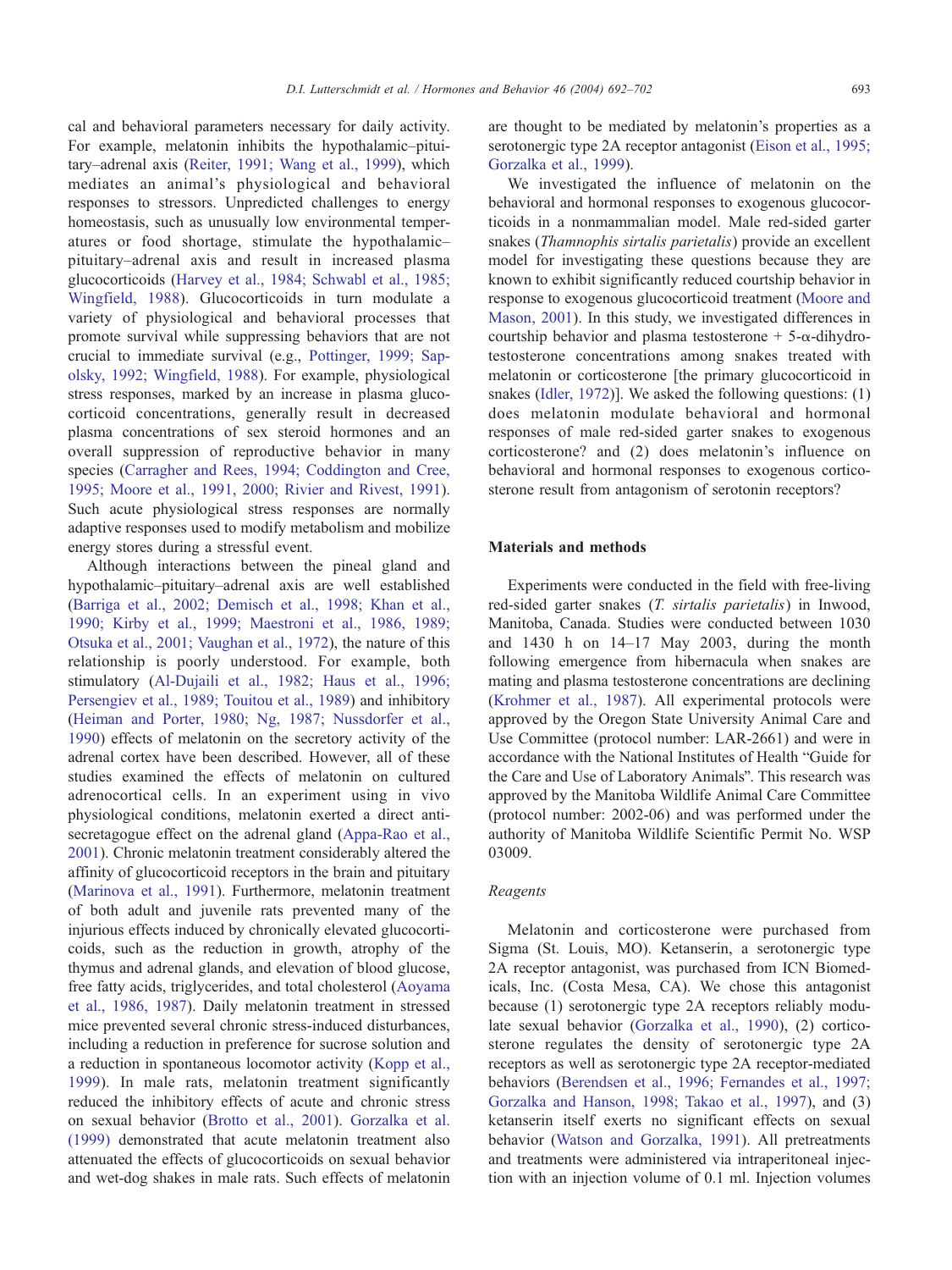of vehicle (5% ethanol in reptile Ringer's solution) were also 0.1 ml.

Melatonin solutions for the low and high melatonin doses were prepared by first dissolving 6 or 60 mg, respectively, in 1 ml of 100% ethanol. Stock solutions were diluted to 20 ml with reptile Ringer's solution, producing melatonin concentrations for the low and high doses of 0.3 and 3.0 mg  $ml^{-1}$ , respectively. Thus, the melatonin pretreatment doses were 0.03 and 0.3 mg per snake (i.e., 0.03 and 0.3 mg per 0.1 ml). For an average male snake weighing 0.03 kg, the high melatonin dose was 10 mg  $kg^{-1}$  body mass, which is similar to the doses used to test the effects of melatonin on thermoregulation in ectotherms ([Erskine and Hutchison,](#page-8-0) 1981; Skinner, 1991).

Ketanserin solution was prepared by first dissolving 9 mg in 1 ml of 100% ethanol and then diluting to 20 ml with reptile Ringer's solution. This produced a ketanserin concentration of 0.45 mg  $ml^{-1}$  and a ketanserin dose of 0.045 mg per snake. For an average male snake weighing 0.03 kg, this ketanserin dose was  $1.5 \text{ mg kg}^{-1}$  body mass. We chose this dose based on previous research done by [Wilson and Pulido \(2000\),](#page-10-0) who used a 1.5 mg  $kg^{-1}$  dose to test the effects of this serotonin receptor antagonist on the transport response of rats.

Corticosterone solutions were prepared by first dissolving 3 or 12 mg of corticosterone in 1 ml of 100% ethanol. Stock solutions were then diluted to 20 ml with reptile Ringer's solution, producing corticosterone concentrations for the low and high doses of 150 and 600  $\mu$ g ml<sup>-1</sup>, respectively. Thus, the corticosterone treatment doses were 15 and 60  $\mu$ g per snake. These corticosterone doses are similar to those used by [Moore and Mason \(2001\)](#page-9-0) to test the behavioral responses of red-sided garter snakes to exogenous corticosterone.

## Experimental design

We used a  $4 \times 3$  factorial design to investigate whether melatonin modulates the behavioral and hormonal responses of male garter snakes to exogenous corticosterone. Courting male red-sided garter snakes were collected from the den site and randomly assigned to one of four pretreatment groups  $(n = 126$  in each): vehicle, low melatonin dose (0.03 mg), high melatonin dose (0.3 mg), or ketanserin (0.045 mg). Following pretreatment, snakes were housed in outdoor arenas and allowed to absorb the pretreatment drugs for approximately 30 min. Within each pretreatment group, snakes were then randomly assigned to one of three corticosterone treatment subgroups  $(n = 42$  in each): 0 (i.e., vehicle),  $15$ , or  $60 \mu$ g corticosterone. As snakes received the corticosterone treatments, a small treatmentunique marking was made on each snake's anterior dorsal stripe using magic markers. Snakes were then immediately placed in arenas for mating trials ( $n = 32$  in each corticosterone treatment subgroup) or blood sampling  $(n = 10$  in each corticosterone treatment subgroup).

## Behavioral responses to corticosterone

Mating trials were conducted in nylon cloth arenas measuring  $1 \times 1 \times 1$  m with 12 males (i.e., one male randomly selected from each combination of the four pretreatment and three corticosterone treatment conditions) simultaneously introduced to an unmated, attractive female. Males were introduced in groups of 12 to simulate natural mating conditions, where the presence of a mating ball facilitates male courtship behavior ([Joy and Crews, 1985\)](#page-9-0). Because males are attracted to females by both the presence of pheromonal cues expressed on the dorsal surface of females as well as the presence of a mating ball, mating balls rarely contain fewer than five males courting a single female ([Joy and Crews, 1985\)](#page-9-0). Using an ethogram of male courtship behavior (Table 1), we recorded the mating score of each male every 10 min for a period of 1 h after introduction into the arena; the observer was blind to the treatment group of each male. Adhesive tape was placed across the female's cloaca to prevent mating during the trials, as mating significantly reduces further male courtship behavior ([Garstka et al., 1982\)](#page-8-0). The tape does not alter male or female reproductive behavior and was immediately removed following each trial ([LeMaster and Mason,](#page-9-0) 2002). Each male was therefore assigned a mating score of 0 (no reproductive behavior) through 4 (male actively tail searches and attempts cloacal apposition and copulation with female; possible caudocephalic waves) every 10 min for 1 h. Behavioral scores of 3.0 and greater are exhibited only in a reproductive context (Table 1). We collected a total of six courtship scores for each snake during the 1-h trial period; these courtship scores were used to calculate a mean courtship score for each snake.

## Hormonal responses to corticosterone

To measure testosterone  $+$  5- $\alpha$ -dihydrotestosterone concentrations, we collected blood samples from a subset  $(n = 10)$  of males in each corticosterone subgroup that

Table 1

Ethogram of courtship behavior for the male red-sided garter snake T. sirtalis parietalis

| Courtship score | Description of behavior          |  |  |
|-----------------|----------------------------------|--|--|
| 0.0             | No reproductive behavior         |  |  |
| 1.0             | Male investigates female,        |  |  |
|                 | increased tongue-flick rate      |  |  |
| 2.0             | Male chin-rubs female with       |  |  |
|                 | rapid tongue-flicks              |  |  |
| 3.0             | Male aligns body with female     |  |  |
| 4.0             | Male actively tail searches and  |  |  |
|                 | attempts cloacal apposition and  |  |  |
|                 | copulation with female; possible |  |  |
|                 | caudocephalic waves              |  |  |
| 5.0             | Male copulates with female       |  |  |

Behaviors 3.0 and greater are exhibited only in a reproductive context (modified from [Crews et al., 1984; Moore et al., 2000\)](#page-8-0).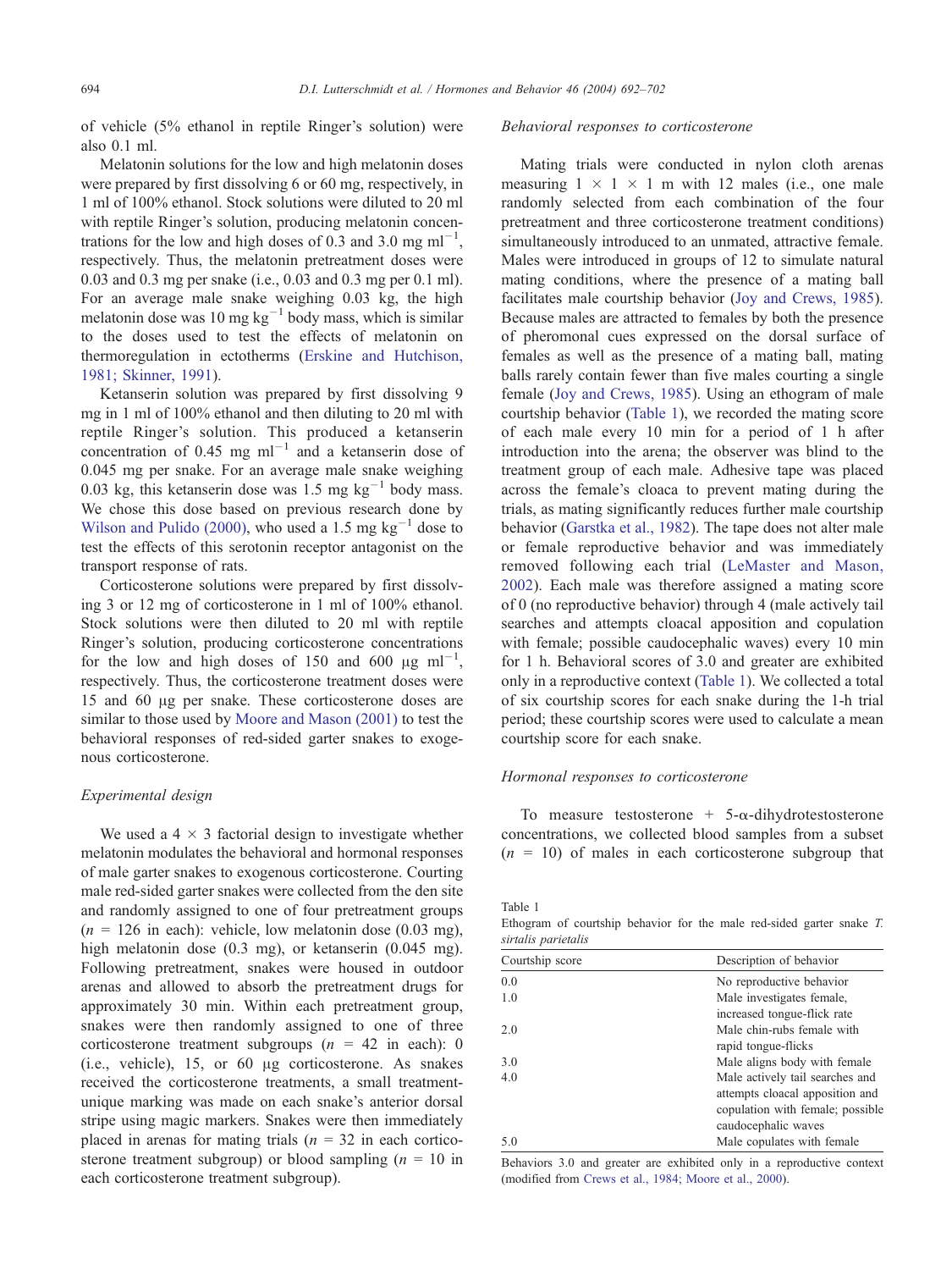were not used in the mating trials. All blood samples were collected approximately 1 h following completion of the mating trials (i.e., approximately 3 h following pretreatment with melatonin or ketanserin). [Moore and Mason](#page-9-0) (2001) demonstrated that 4 h following intraperitoneal injection with 50  $\mu$ g corticosterone (in 0.1 ml 1% ethanol in reptile Ringer's solution), male red-sided garter snakes tended to have higher, but physiologically relevant, plasma corticosterone levels (approximately 90 ng  $ml^{-1}$ ) than snakes receiving only reptile Ringer's solution (approximately 55 ng  $ml^{-1}$ ). Similarly, the half-life of melatonin after injection into endotherms can be 1 h or less ([Rollag](#page-10-0) and Stetson, 1982). Although the half-life of melatonin in whole-animal ectotherms has not been measured, it is likely to be much longer because metabolic rate is as much as 10 times lower, depending on body temperature ([Filadelfi and Castrucci, 1996\)](#page-8-0). We are confident that plasma corticosterone and melatonin levels, in response to hormone treatments, remained elevated throughout the duration of our experiments.

Blood samples were obtained from the caudal vein within 1 min using heparinized 1-cm<sup>3</sup> syringes and  $25-g$ needles. Samples were stored on ice until return to the field station, where they were centrifuged and the plasma separated. Plasma samples were stored at  $-4^{\circ}$ C until return to Oregon State University, where they were stored at  $-70^{\circ}$ C until analyzed for androgen concentrations following radioimmunoassay procedures modified from [Moore et](#page-9-0) al. (2000). To test whether chromatography of steroid hormones extracted from snake plasma is necessary, we simultaneously analyzed a subset of plasma samples ( $n =$ 40) for testosterone concentrations using both radioimmunoassay with partition chromatography ([Moore et al., 2000\)](#page-9-0) and radioimmunoassay without partition chromatography (i.e., direct radioimmunoassay). The methods used for direct radioimmunoassay were similar to those described by [Jessop et al. \(1999a,b, 2000, 2004\)](#page-9-0) and [Whittier et al.](#page-10-0) (1997).

Briefly, we extracted steroids from 100-µl aliquots of plasma twice with anhydrous ethyl ether. The ether phase was removed and dried under nitrogen gas. Hormone extracts were then either reconstituted in phosphate-buffered saline for direct assay or reconstituted in 10% ethyl acetate in isooctane and chromatographed on celite microcolumns. Extracted and reconstituted samples were then incubated with tritiated testosterone  $(1,2,6,7<sup>3</sup>H)$  testosterone, Amersham Biosciences, Piscataway, NJ) and testosterone antiserum (Wein Laboratories, Inc., Succasunna, NJ) at 4°C for 12–24 h. Cross-reactivity of this antiserum with  $5-\alpha$ dihydrotestosterone is 63.2%; cross-reactivity with progesterone and estradiol is  $\leq 0.3\%$  and 2.3%, respectively. Unbound steroid was separated from bound hormone using dextran-coated charcoal, and the radioactivity of each sample was quantified in a Beckman LS 1800 scintillation counter. Samples were assayed in duplicate and corrected for individual recovery variation. Mean extraction efficiency

for testosterone was 94.1%, as determined by the recovery of tritiated testosterone added to samples before extraction with ethyl ether. All samples (i.e., treatment groups) were randomly distributed across the steroid assays. Mean intraassay variation was 14.6% and inter-assay variation was 19.7%. The limits of detection were 0.49 pg per 100  $\mu$ l.

# Statistical analyses

To investigate behavioral responses of snakes to corticosterone, we collected a total of six courtship scores for each snake during the 1-h trial period. These courtship scores were used to calculate a mean courtship score for each snake due to the statistical nonindependence of repeated measurements. Using a mean courtship score also helps account for possible metabolism (and therefore changing effects) of hormone treatments during the mating trials. We ranktransformed the mean courtship scores of snakes to adjust for the nonnormality of these data. Differences in mean courtship scores among treatment groups were then investigated using a two-way analysis of variance (ANOVA; with pretreatment and treatment as the between-subjects factors) on rank-transformed data followed by a Student–Newman– Keuls multiple comparisons test. We used this multiple comparisons test, which employs step-down logic (i.e., first testing larger pairwise differences in ordered means and then proceeding to smaller differences; [Toothaker, 1993;](#page-10-0) Zar, 1984) because of a priori knowledge that corticosterone would have a step-wise effect (i.e., a dose-response) on courtship behavior.

We used a regression analysis to examine the correlation between androgen concentrations of samples determined by radioimmunoassay with and without partition chromatography. Hormone concentrations were rank-transformed to account for nonnormality. Differences in androgen concentrations among treatment groups were then analyzed using a two-way ANOVA (with pretreatment and treatment as the between-subjects factors) on rank-transformed data. We used SigmaStat<sup>®</sup> 2.03 ([SPSS, 1997\)](#page-10-0) for all statistical analyses. All statistical comparisons were considered significant at  $P \le 0.05$ .

# Results

## Behavioral responses to corticosterone

Pretreatment with both melatonin and ketanserin significantly reduced average courtship scores of male garter snakes ([Fig. 1;](#page-4-0)  $F(3,372) = 8.62$ ;  $P < 0.001$  from a twoway ANOVA). There were no statistically significant differences in the courtship scores of snakes among melatonin and ketanserin pretreatment groups ([Fig. 1\)](#page-4-0). Within each pretreatment group, corticosterone significantly decreased the average courtship scores of male red-sided garter snakes ([Fig. 1;](#page-4-0)  $F(2,372) = 64.58$ ;  $P < 0.001$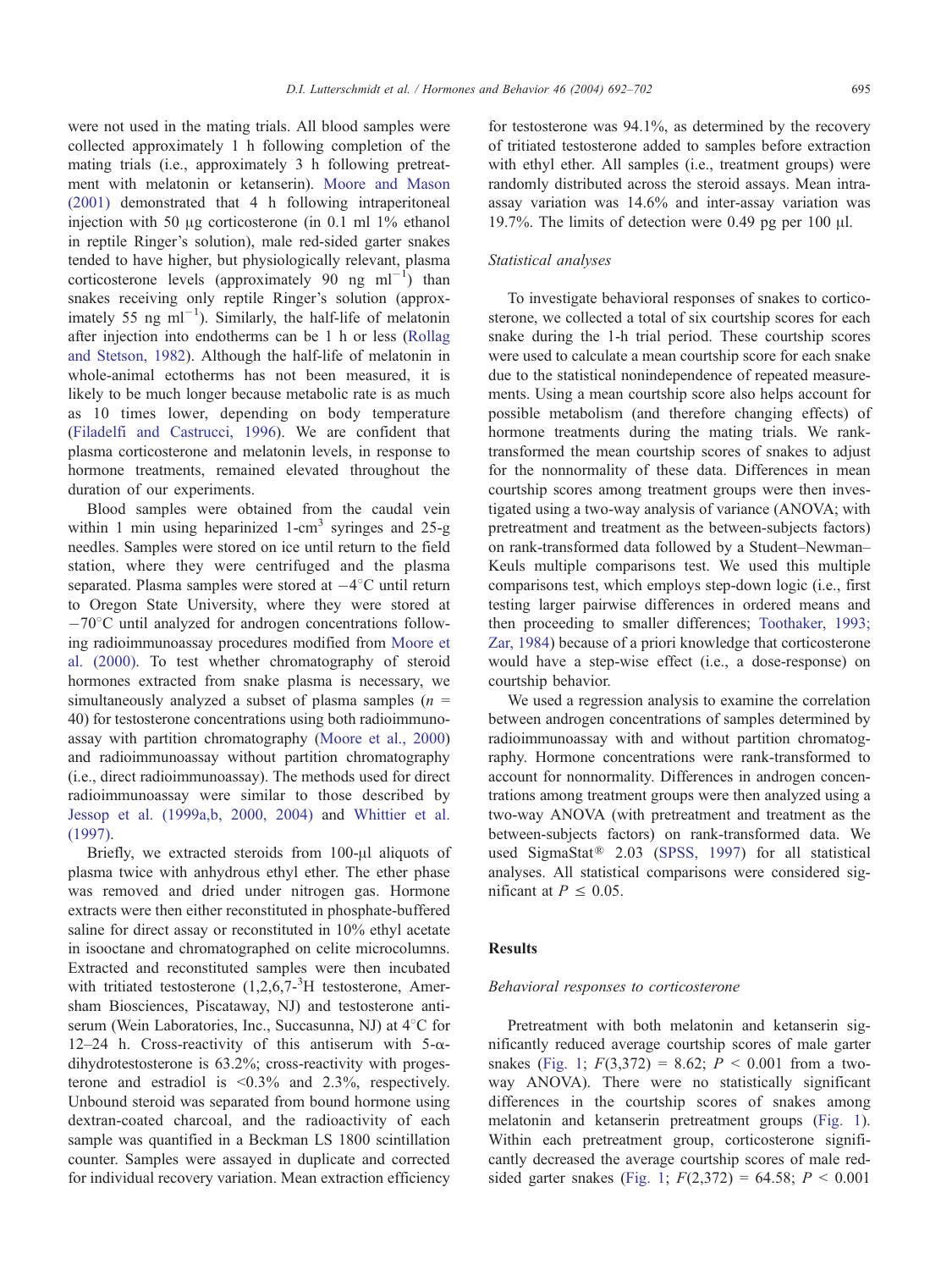<span id="page-4-0"></span>

Fig. 1. Average courtship scores of male red-sided garter snakes (T. sirtalis parietalis) following pretreatment with vehicle, melatonin (0.03 or 0.30 mg), or ketanserin, a serotonergic type 2A receptor antagonist. Pretreatment conditions are indicated along the abscissa. Thirty minutes after pretreatment, snakes received treatment with vehicle or corticosterone (CORT; 15 or 60 µg). Standard errors  $(\pm 1)$  are shown by the vertical lines;  $n = 32$  in each treatment. Statistically significant differences among pretreatment groups are indicated by letters above the horizontal lines. Within each pretreatment group, statistically significant differences among vehicle and corticosterone treatments are indicated by letters above each standard error bar.

from a two-way ANOVA). Results from the Student– Newman–Keuls multiple comparisons procedure for comparisons of pretreatment condition within the corticosterone treatment subgroups are shown in Table 2. There were no statistically significant interactions between pretreatment and treatment conditions.

#### Hormonal responses to corticosterone

We obtained excellent correlation between the testosterone concentrations of a subset of plasma samples  $(n = 40)$ assayed by both direct radioimmunoassay and radioimmu-noassay with partition chromatography ([Fig. 2;](#page-5-0)  $R^2 = 0.97$ ,  $P < 0.001$  from a regression). Thus, we elected to analyze all plasma samples using direct radioimmunoassay methods. Because our testosterone antibody (Wein Laboratories,

Inc.) cross-reacts significantly with  $5-\alpha$ -dihydrotestosterone, our direct assay measures both plasma testosterone and  $5-\alpha$ -dihydrotestosterone concentrations. Thus, our direct assay-testosterone concentrations tend to be higher than those measured by radioimmunoassay with partition chromatography (which separates testosterone from  $5-\alpha$ dihydrotestosterone). For these reasons, we present here data for both testosterone and  $5-\alpha$ -dihydrotestosterone concentrations.

A two-way ANOVA shows that pretreatment with melatonin and ketanserin did not significantly influence testosterone + 5- $\alpha$ -dihydrotestosterone concentrations of snakes ([Fig. 3\)](#page-5-0). Within each pretreatment group, corticosterone  $(15 \text{ and } 60 \text{ µg})$  did not significantly influence testosterone +  $5-\alpha$ -dihydrotestosterone concentrations of male red-sided garter snakes ([Fig. 3\)](#page-5-0). There were no

Table 2

Results from a two-way analysis of variance on mean courtship scores of male red-sided garter snakes followed by a Student–Newman–Keuls multiple comparisons procedure

| Comparison of pretreatment conditions                           | P values from a Student-Newman-Keuls multiple comparisons procedure |                                                 |                                                 |  |
|-----------------------------------------------------------------|---------------------------------------------------------------------|-------------------------------------------------|-------------------------------------------------|--|
|                                                                 | Within vehicle<br>treatment                                         | Within corticosterone<br>$(15 \mu g)$ treatment | Within corticosterone<br>$(60 \mu g)$ treatment |  |
| Vehicle vs. Melatonin (0.03 mg)                                 | 0.035                                                               | 0.001                                           | 0.197                                           |  |
| Vehicle vs. Melatonin (0.30 mg)                                 | 0.038                                                               | 0.010                                           | 0.137                                           |  |
| Vehicle vs. Ketanserin                                          | 0.431                                                               | 0.019                                           | 0.138                                           |  |
| Melatonin $(0.03 \text{ mg})$ vs. Melatonin $(0.30 \text{ mg})$ | 0.845                                                               | 0.421                                           | 0.665                                           |  |
| Melatonin (0.03 mg) vs. Ketanserin                              | 0.091                                                               | 0.343                                           | 0.541                                           |  |
| Melatonin (0.30 mg) vs. Ketanserin                              | 0.143                                                               | 0.555                                           | 0.803                                           |  |

Data were rank-transformed to correct for nonnormality. Results shown above are for comparisons of pretreatment conditions within the corticosterone treatment groups.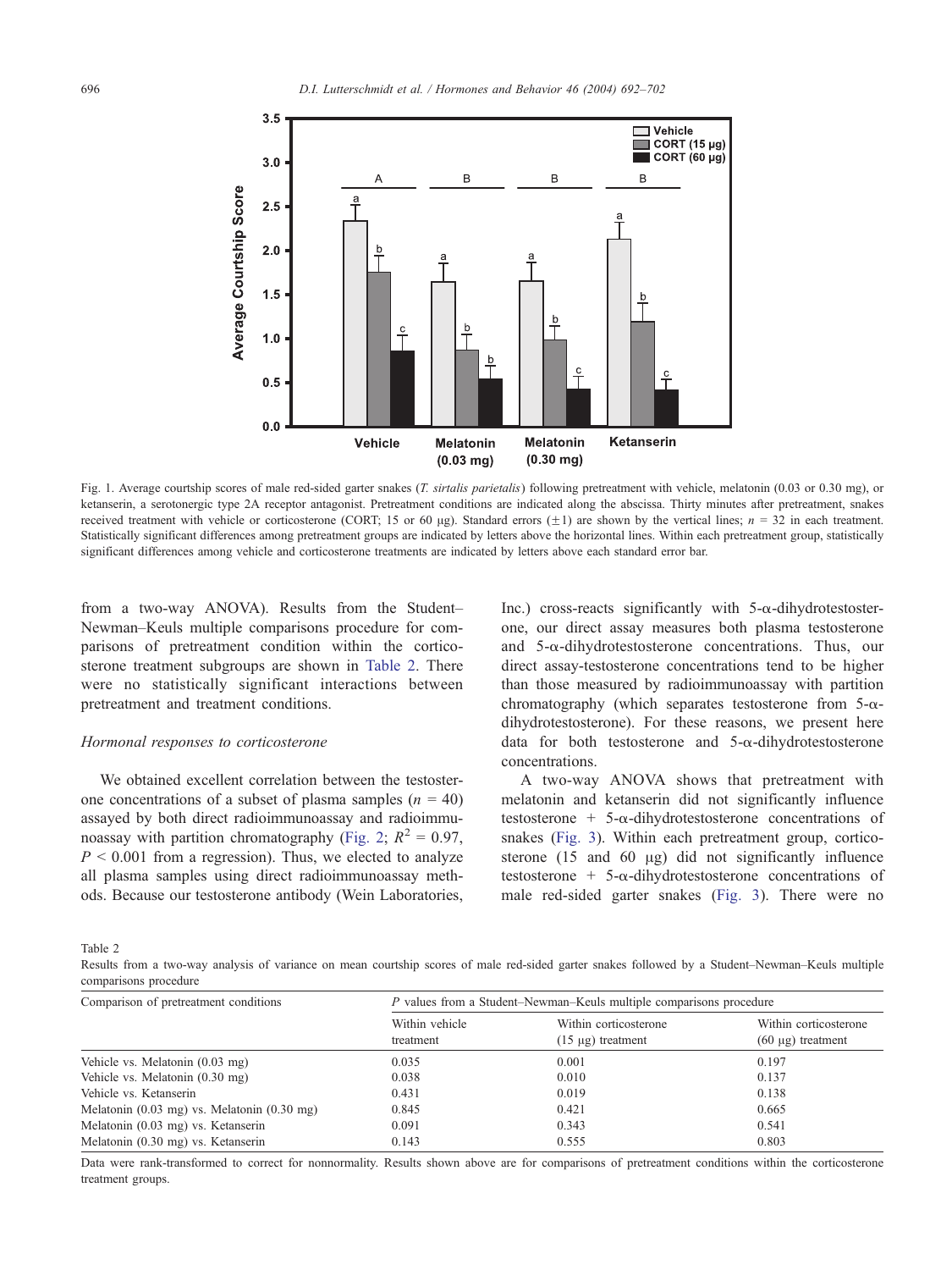<span id="page-5-0"></span>

Fig. 2. Regression of androgen (testosterone + 5- $\alpha$ -dihydrotestosterone) concentrations (ng ml<sup>-1</sup>) determined by direct radioimmunoassay on androgen (testosterone) concentrations (ng ml<sup>-1</sup>) determined by radioimmunoassay with partition chromatography using celite microcolumns. Each data point represents the androgen concentration of one plasma sample as determined by direct radioimmunoassay vs. radioimmunoassay with partition chromatography  $(n = 40$ plasma samples).

statistically significant interactions between pretreatment and treatment conditions.

## Discussion

Our results provide evidence that both melatonin and corticosterone inhibit courtship behavior in male red-sided garter snakes (T. sirtalis parietalis) ([Fig. 1\)](#page-4-0). These data also demonstrate that the effects of melatonin and corticosterone on courtship behavior are independent of their effects on the hypothalamic–pituitary–gonadal axis, as neither hormone influenced plasma testosterone +  $5-\alpha$ -dihydrotestosterone concentrations (Fig. 3). Furthermore, we demonstrate that melatonin and corticosterone, at the 15-µg dose, have significant additive inhibitory effects on male reproductive



Fig. 3. Mean plasma androgen (testosterone + 5- $\alpha$ -dihydrotestosterone) concentrations of male red-sided garter snakes (*T. sirtalis parietalis*) following pretreatment with vehicle, melatonin (0.03 or 0.30 mg), or ketanserin, a serotonergic type 2A receptor antagonist. Pretreatment conditions are indicated along the abscissa. Thirty minutes after pretreatment, snakes received treatment with vehicle or corticosterone (CORT; 15 or 60 µg). Standard errors  $(\pm 1)$  are shown by the vertical lines; sample sizes are listed above the standard error bars.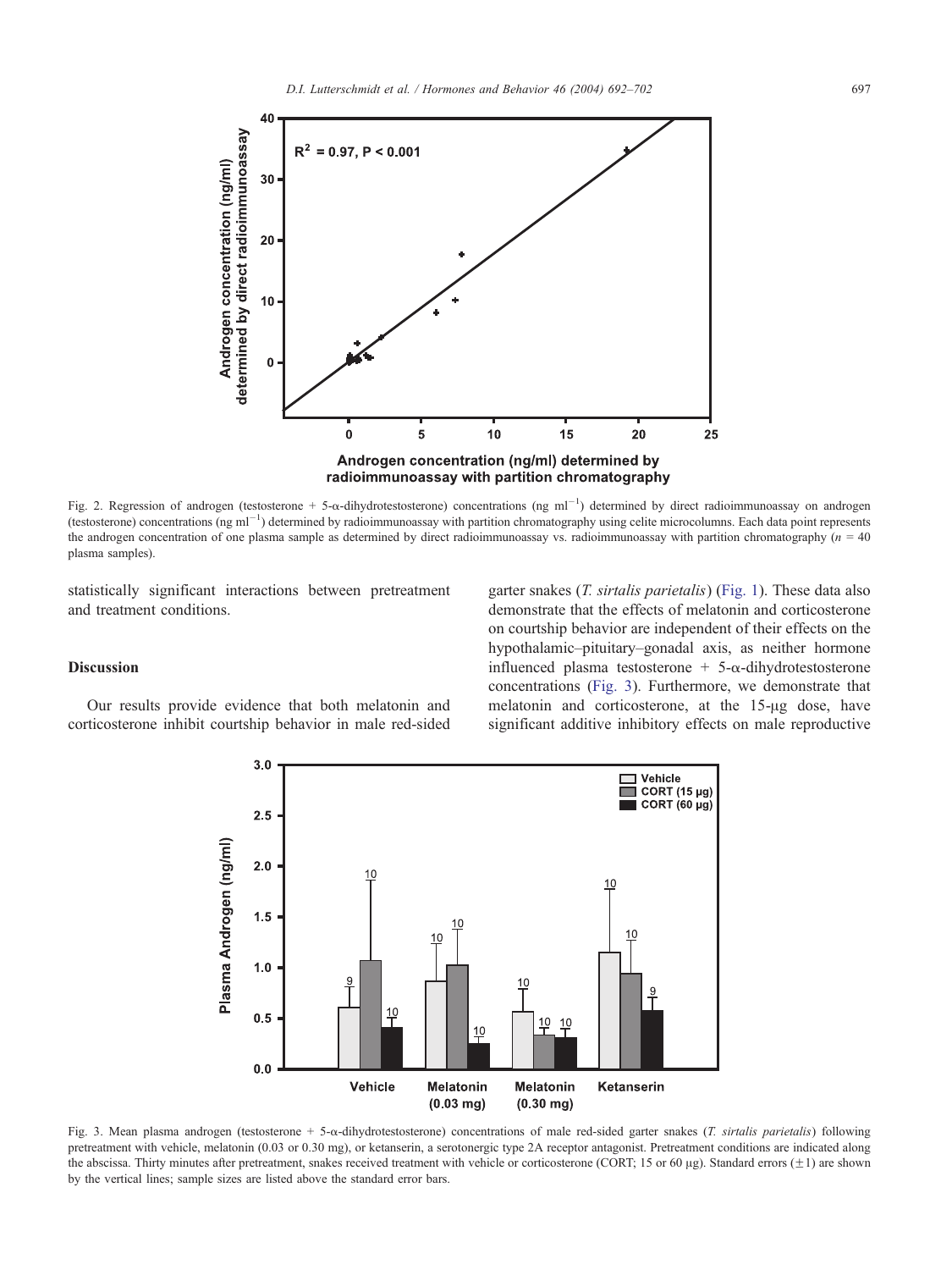behavior ([Fig. 1,](#page-4-0) [Table 2\)](#page-4-0). Our experiments with the serotonergic type 2A receptor antagonist ketanserin suggest that a serotonin-regulated system is involved in the inhibition of courtship behavior by melatonin and corticosterone ([Fig. 1](#page-4-0), [Table 2\)](#page-4-0). These data also support the hypothesis that melatonin acts as a serotonin receptor antagonist.

These experiments support a direct modulatory role of melatonin on reproductive behavior in an ectothermic model. Pretreatment with either dose of melatonin followed by vehicle significantly reduced courtship of male snakes as compared to snakes receiving vehicle pretreatment followed by treatment with vehicle ([Table 2\)](#page-4-0). This modulatory role, in combination with melatonin's circadian and circannual rhythm of secretion, may be important in synchronizing seasonal reproductive function with optimal environmental conditions in this species.

Although extensive experiments have been done in both birds and mammals, there are fewer studies investigating the relationship between the pineal complex, melatonin, and reproductive function in other vertebrates (reviewed in [Mayer et al., 1997; Turek and Van Cauter, 1994\)](#page-9-0). In some ectothermic vertebrates, the effects of pinealectomy and melatonin treatment on reproductive parameters vary among experimental protocols and seasons, making it difficult to draw conclusions about the role of the pineal gland in reproduction (e.g., [Chanda and Biswas, 1982, 1992; De](#page-8-0) Vlaming, 1975; Haldar and Thapliyal, 1977; Hontela and Peter, 1980; Nayak and Singh, 1988; Thapliyal and Misra nee Haldar, 1979; Underwood, 1981, 1985; Vodicnik et al., 1978). For example, the effects of pinealectomy on testicular size in the Indian chequered water snake (Natrix piscator) are influenced by humidity; pinealectomy decreased testicular size in high humidity (which normally stimulates testicular growth) but increased testicular size in both low and moderate humidity ([Haldar and Pandey,](#page-8-0) 1989a,b). In addition, treatment of Indian chequered water snakes with either melatonin or 5-methoxytryptamine suppressed testicular function of active testes, but did not influence inactive testes ([Haldar and Pandey, 1988\)](#page-8-0). The effects of pinealectomy in black-spined toads (Bufo melanostictus) also vary among this species' seasonal activity patterns. Pinealectomy of toads during the hibernation phase stimulated testicular maturation, while pinealectomy during the breeding season did not influence testicular function ([Chanda and Biswas, 1984\)](#page-8-0).

Previous studies in red-sided garter snakes (T. sirtalis parietalis) showed that pinealectomy before winter hibernation inhibits male courtship behavior upon spring emergence (Crews et al., 1988; Mendonça et al., 1996a; Nelson et al., 1987). In contrast, pinealectomy following spring emergence has no effect on the expression of male courtship behavior (Mendonca et al., 1996a; Nelson et al., 1987). These results indicate the pineal gland is necessary for transducing environmental stimuli (and synchronizing reproduction) during winter dormancy, but once reproductive behavior is induced, pinealectomy is no longer effective in modulating reproduction. Treatment of pinealectomized snakes with melatonin did not influence the effects of pinealectomy on courtship behavior (Mendonça et al., 1996a). This suggests that the physical presence of the pineal gland, and not melatonin per se, is necessary for synchronizing reproductive behavior with spring emergence. It is possible that a neural component of the pineal gland, in combination with melatonin secretion, is necessary for initiating reproductive behavior of red-sided garter snakes following winter dormancy. Our results demonstrate that melatonin modulates reproductive behavior of male redsided garter snakes during the spring mating season. Thus, although pinealectomy following spring emergence does not influence reproductive behavior, male snakes are sensitive to melatonin during the mating season. Circadian melatonin cycles following spring emergence most likely play a role in synchronizing reproductive behavior (and activity) with the appropriate time of day. Indeed, disrupted circadian melatonin cycles, with peak melatonin secretion occurring during the photophase, were observed in red-sided garter snakes that failed to exhibit courtship behavior during the spring breeding season (Mendonça et al., 1996b).

The hypothalamic–pituitary–adrenal axis is also important in regulating reproductive function in red-sided garter snakes. In this species, mating occurs upon emergence from winter dormancy while plasma sex steroid concentrations are basal, gonads are regressed, and glucocorticoid levels are high ([Aleksiuk and Gregory, 1974; Crews, 1984; Crews](#page-8-0) and Garstka, 1982; Crews et al., 1984; Whittier et al., 1987). Because these snakes are aphagic during the mating season, elevated corticosterone levels likely play an important role in mobilizing energy stores during spring emergence and mating. When reproductive opportunities are limited, however, it is not uncommon to observe an absence of glucocorticoid-induced reproductive suppression. For example, courtship behavior of male garter snakes during the spring breeding season is not inhibited following capture and handling stress (which significantly increases plasma corticosterone concentrations and significantly decreases plasma testosterone concentrations; [Moore et al., 2000\)](#page-9-0). However, treatment of male red-sided garter snakes with exogenous corticosterone suppresses courtship behavior in a threshold-dependent manner ([Moore and Mason, 2001\)](#page-9-0). Thus, male garter snakes retain sensitivity behaviorally to elevated corticosterone during the breeding season, even though they have uncoupled hormonal responses to capture stress from behavioral responses to capture stress ([Moore](#page-9-0) and Mason, 2001).

Similar to [Moore and Mason \(2001\),](#page-9-0) we demonstrate that exogenous corticosterone significantly suppresses courtship behavior of male red-sided garter snakes but does not influence plasma androgen concentrations. Although the testosterone + 5- $\alpha$ -dihydrotestosterone concentrations we measured are much lower than those reported by [Moore and](#page-9-0) Mason (2001), this is likely due to the unusually warm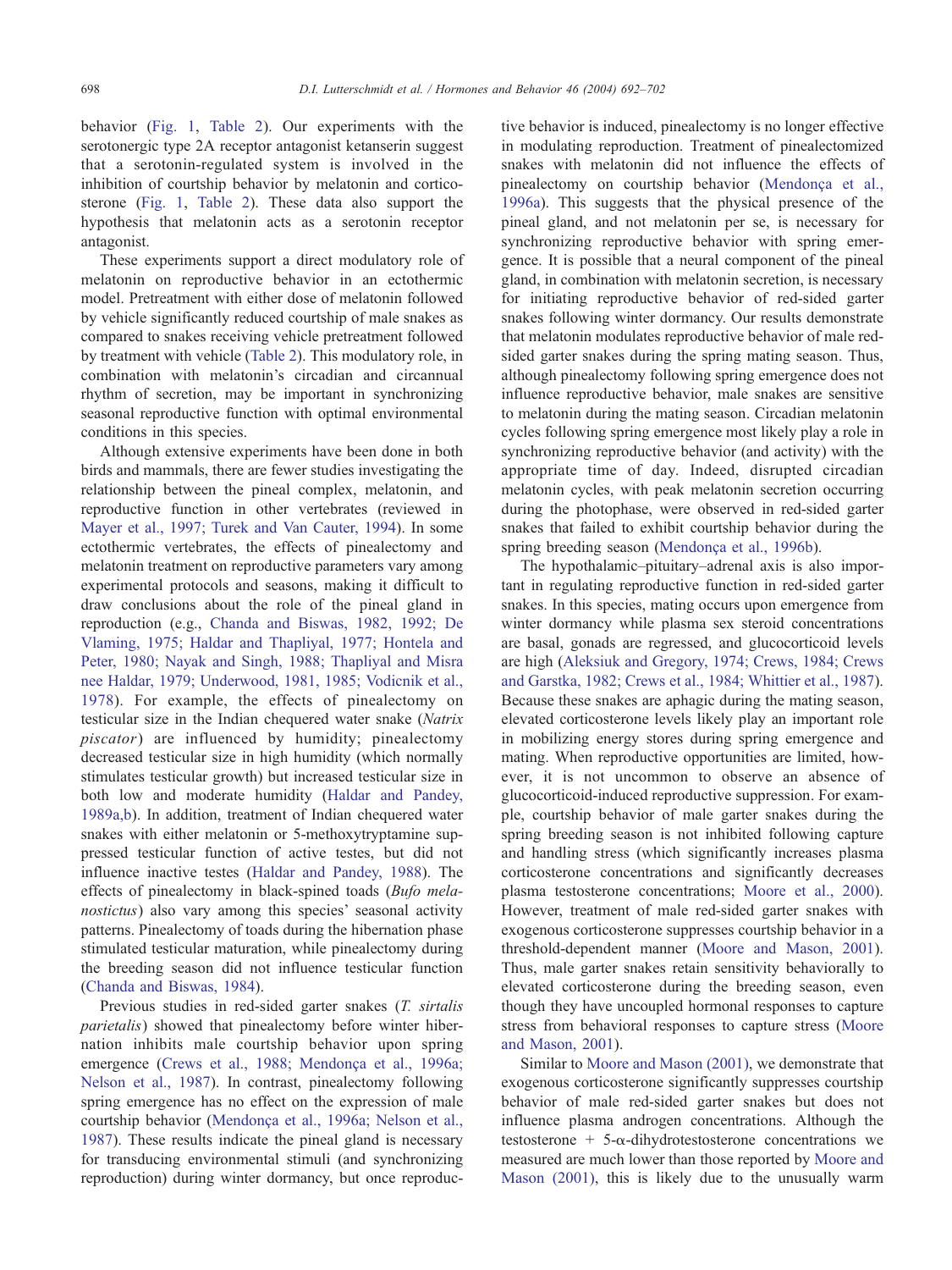mating season during May 2003. Testosterone concentrations normally decline during the mating season ([Krohmer](#page-9-0) et al., 1987), and therefore the warmer temperatures most likely increased the metabolic clearance of testosterone. If we had conducted these experiments earlier in the season we would most likely have observed testosterone concentrations in the range of those reported in previous studies.

Because the reproductive behavior of red-sided garter snakes does not depend upon the activational effects of sex steroid hormones ([Crews, 1984, 1991; Crews et al., 1984\)](#page-8-0), it is not surprising that the observed effects of corticosterone and melatonin on reproductive behavior are independent of any effect on androgen concentrations. Although ketanserin has been reported to inhibit testosterone secretion from Leydig cells of rats (Csaba et al., 1998; Pieścikowska et al., 1999), our results demonstrate no effect of ketanserin, at a dose of 0.045 mg, on plasma testosterone +  $5-\alpha$ -dihydrotestosterone concentrations.

Direct and rapid sex steroid-independent effects of corticosterone on reproductive behavior have been reported in other species. In song sparrows (Melospiza melodia), treatment with exogenous corticosterone reduces territorial behavior but does not significantly influence plasma testosterone concentrations ([Wingfield and Silverin, 1986\)](#page-10-0). Corticosterone suppresses mating behavior in male roughskinned newts (Taricha granulosa) by binding to a membrane-bound corticosterone receptor on neuronal membranes ([Orchinik et al., 1991\)](#page-9-0).

We propose that a serotonin system is involved in the modulation of male courtship behavior by melatonin and corticosterone in red-sided garter snakes. As expected, pretreatment with ketanserin, a serotonergic type 2A receptor antagonist, followed by vehicle did not significantly influence courtship behavior ([Watson and Gorzalka,](#page-10-0) 1991). However, the combination of ketanserin pretreatment followed by treatment with the low corticosterone dose significantly reduced courtship behavior of male snakes (as compared to the courtship scores of snakes receiving vehicle pretreatment followed by treatment with the low corticosterone dose; see [Table 2\)](#page-4-0). These results suggest that corticosterone inhibits reproductive behavior of red-sided garter snakes by modulating a serotonin-regulated system; these inhibitory effects of corticosterone are significantly augmented with ketanserin.

There is much precedence for interactions between serotonin and corticosterone in modulating physiology and behavior (e.g., [Chaouloff, 1993; Gorzalka et al., 1998;](#page-8-0) Kawahara et al., 1993; Mendelson and McEwen, 1992; Popova and Lobacheva, 1982; Stutzmann et al., 1998). For example, corticosterone increases the density of central serotonergic type 2A receptors and facilitates serotonergic type 2A receptor-mediated behaviors ([Berendsen et al.,](#page-8-0) 1996; Fernandes et al., 1997; Gorzalka and Hanson, 1998; Takao et al., 1997). Corticosterone has little or no effect on modulating serotonin metabolism ([Chaouloff, 1993\)](#page-8-0). Thus, the effects of corticosterone on serotonergic type 2A

receptor-mediated behaviors, such as an increase in wetdog shakes, are likely due to a specific receptor-mediated mechanism, rather than simply a modulation of serotonin metabolism ([Gorzalka et al., 1999\)](#page-8-0). These actions of corticosterone, when combined with a serotonin antagonist, could explain the additive inhibitory effects of corticosterone and ketanserin we observed on reproductive behavior. This hypothesis is supported by the lack of an additional inhibitory effect of ketanserin pretreatment when combined with the high corticosterone treatment dose ([Table 2\)](#page-4-0), as the high corticosterone dose may have saturated the system.

Similar to our observations of additive inhibitory effects of ketanserin and corticosterone, melatonin and corticosterone, at a dose of  $15 \mu g$ , also had additive inhibitory effects on reproductive behavior. Snakes receiving pretreatment with both the low and high melatonin doses followed by treatment with the low corticosterone dose exhibited significantly reduced courtship behavior (as compared to those snakes receiving pretreatment with vehicle followed by treatment with the low corticosterone dose; [Table 2\)](#page-4-0). We observed no significant differences in the courtship behavior of male snakes receiving pretreatment with ketanserin or either melatonin dose among any of the corticosterone treatments ([Table 2\)](#page-4-0). These results suggest that both melatonin and ketanserin reduce courtship behavior via modulation of a serotonin system, thus supporting the hypothesis that melatonin may act as a serotonin receptor antagonist ([Gorzalka et al., 1999\)](#page-8-0). However, pretreatment with both melatonin doses, but not ketanserin, followed by vehicle significantly reduced courtship behavior of male snakes. Thus, melatonin may inhibit courtship behavior via a mechanism other than antagonism of serotonin receptors. It is also possible, however, that melatonin is a more potent serotonin receptor antagonist than ketanserin. Future studies examining dose response curves for ketanserin would provide insight into whether the effects of melatonin on courtship behavior reported here result primarily from its antagonism of serotonergic type 2A receptors or some other mechanism. Further research is also needed to determine if the actions of corticosterone on reproductive behavior do indeed involve modulation of a serotonin-regulated system. Furthermore, additional research is necessary to discern whether melatonin and corticosterone are converging on the same pathway or if their effects on different pathways are having additive inhibitory effects on courtship behavior.

## Acknowledgments

We thank the Manitoba Department of Conservation and Dave Roberts for technical assistance and Al and Gerry Johnson for support and encouragement. We thank Suzanne Estes, Jennifer Moody, and Ruth Nesbitt for assistance in the field, and Frank L. Moore, Carl B. Schreck, and Fredrick Stormshak for helpful advice on the design of these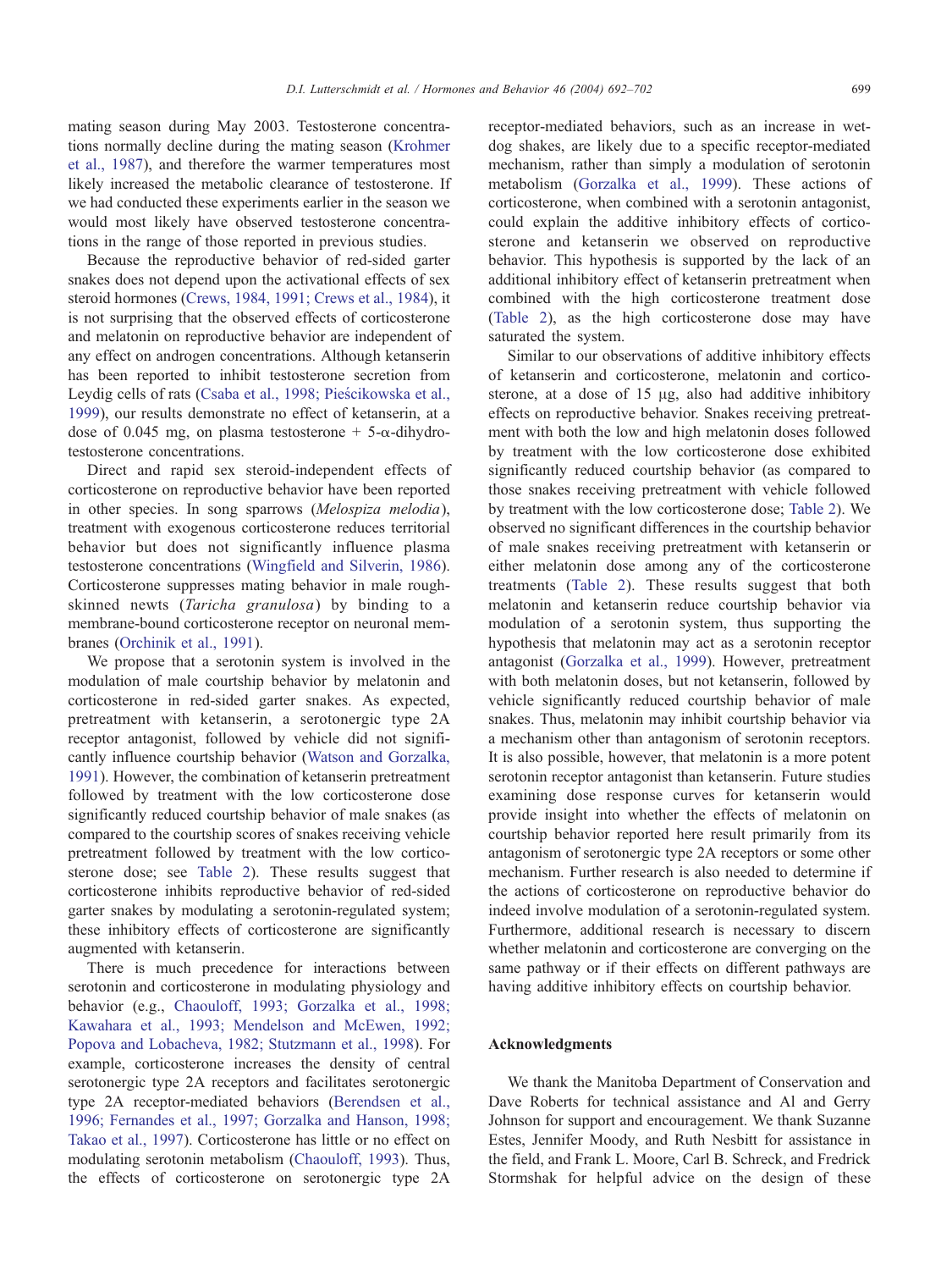<span id="page-8-0"></span>experiments. We also thank Emma J. Coddington, Darren T. Lerner, William I. Lutterschmidt, Ignacio T. Moore, and Todd S. Sperry for helpful discussions of this research and statistical analyses. This work was supported in part by a Pennsylvania Academy of Science Graduate Student Research Grant and a P.E.O. Scholar Award to D.I.L.

# References

- Al-Dujaili, E.A.S., Boscaro, M., Edwards, C.R.W., 1982. An in vitro stimulatory effect of indoleamines on aldosterone biosynthesis in the rat. J. Steroid Biochem. 17, 351 – 355.
- Aleksiuk, M., Gregory, P.T., 1974. Regulation of seasonal mating behavior in Thamnophis sirtalis parietalis. Copeia 1974, 681-689.
- Aoyama, H., Mori, N., Mori, W., 1986. Anti-glucocorticoid effects of melatonin on adult rats. Acta Pathol. Jpn. 37, 1143-1148.
- Aoyama, H., Mori, W., Mori, N., 1987. Anti-glucocorticoid effects of melatonin in young rats. Acta Pathol. Jpn. 36, 423 – 428.
- Appa-Rao, N.V., Raza, B., Prasad, J.K., Razi, S.S., Gottardo, L., Ahmad, M.F., Nussdorfer, G.G., 2001. Melatonin decreases glucocorticoid blood concentration in the rat and palm squirrel, acting directly on the adrenal gland. Biomed. Res. 22, 115-117.
- Axelrod, J., 1974. The pineal gland: a neurochemical transducer. Science 184, 1341 – 1348.
- Barriga, C., Marchena, J.M., Lea, R.W., Harvey, S., Rodríguez, A.B., 2002. Effect of stress and dexamethasone treatment on circadian rhythms of melatonin and corticosterone in ring dove (Streptopelia risoria). Mol. Cell. Biochem. 232, 27-31.
- Berendsen, H.H.G., Kester, R.C.H., Peeters, B.W.M.M., Broekkamp, C.L.E., 1996. Modulation of 5-HT receptor subtype-mediated behaviours by corticosterone. Eur. J. Pharmacol. 308, 103-111.
- Brotto, L.A., Gorzalka, B.B., LaMarre, A.K., 2001. Melatonin protects against the effects of chronic stress on sexual behavior in male rats. NeuroReport 12, 3465 – 3469.
- Cagnoli, C.M., Atabay, C., Kharlamova, E., Manev, H., 1995. Melatonin protects neurons from singlet oxygen-induced apoptosis. J. Pineal Res. 18, 222 – 226.
- Carragher, J.F., Rees, C.M., 1994. Primary and secondary stress responses in golden perch, Macquaria ambigua. Comp. Biochem. Physiol. 107A,  $49 - 56$ .
- Chanda, S., Biswas, N.M., 1982. Effect of morning and evening injections of melatonin on the testis of toad (Bufo melanosticus). Endocrinol. Jpn. 29, 483 – 485.
- Chanda, S., Biswas, N.M., 1984. Influence of pineal gland on spermatogenesis of toad (Bufo melanosticus). Horm. Res. 19, 200-204.
- Chanda, S., Biswas, N.M., 1992. Effect of melatonin on the testis of pinealectomized and sham operated toads during the breeding season. Comp. Physiol. Ecol.  $17, 1-5$ .
- Chaouloff, F., 1993. Physiopharmacological interactions between stress hormones and central serotonergic systems. Brain Res. Rev. 18,  $1 - 32.$
- Coddington, E.J., Cree, A., 1995. Effect of acute captivity stress on plasma concentrations of corticosterone and sex steroids in female whistling frogs, Litoria ewingi. Gen. Comp. Endocrinol. 100, 33 – 38.
- Crews, D., 1984. Gamete production, sex hormone secretion, and mating behavior uncoupled. Horm. Behav. 18, 22-28.
- Crews, D., 1991. Trans-seasonal action of androgen in the control of spring courtship in male red-sided garter snakes. Proc. Natl. Acad. Sci. U. S. A. 88, 3545 – 3548.
- Crews, D., Garstka, W.R., 1982. The ecological physiology of reproduction in the garter snake. Sci. Am. 247, 158 – 168.
- Crews, D., Camazine, B., Diamond, M., Mason, R., Tokarz, R.R., Garstka, W.R., 1984. Hormonal independence of courtship behavior in the male garter snake. Horm. Behav. 18, 29-41.
- Crews, D., Hingorani, V., Nelson, R.J., 1988. Role of the pineal gland in the control of annual reproductive behavioral and physiological cycles in the red-sided garter snake (Thamnophis sirtalis parietalis). J. Biol. Rhythms 3, 293 – 302.
- Csaba, Z., Csernus, V., Gerandai, I., 1998. Intratesticular serotonin affects steroidogenesis in the rat testis. J. Neuroendocrinol. 10, 371-376.
- Demisch, L., Demisch, K., Nickelsen, T., 1998. Influence of dexamethosone on nocturnal melatonin production in healthy adult subjects. J. Pineal Res. 5, 317 – 322.
- De Vlaming, V.L., 1975. Effects of pinealectomy on gonadal activity in the cyprinid teleost, Notemigonus crysoleucas. Gen. Comp. Endocrinol. 26,  $36 - 49.$
- Eison, A.S., Freeman, R.P., Guss, V.B., Mullins, U.L., Wright, R.N., 1995. Melatonin agonists modulate 5-HT<sub>2A</sub> receptor-mediated neurotransmission: behavioral and biochemical studies in the rat. J. Pharmacol. Exp. Ther. 273, 304 – 308.
- Erskine, D.J., Hutchison, V.H., 1981. Melatonin and behavioral thermoregulation in the turtle, Terrapene carolina triunguis. Physiol. Behav. 26, 991 – 994.
- Fernandes, C., McKittrick, C.R., File, S.E., McEwen, B.S., 1997. Decreased 5-HT<sub>1A</sub> and increased 5-HT<sub>2A</sub> receptor binding after chronic corticosterone associated with a behavioural indication of depression but not anxiety. Psychoneuroendocrinology 22, 477 – 491.
- Filadelfi, A.M.C., Castrucci, A.M.L., 1996. Comparative aspects of the pineal/melatonin system of poikilothermic vertebrates. J. Pineal Res. 20, 175 – 186.
- Firth, B.T., Kennaway, D.J., 1987. Melatonin content of the pineal, parietal eye and blood plasma of the lizard, Trachydosaurus rugosus: effects of constant and fluctuating temperature. Brain Res. 404, 313 – 318.
- Firth, B.T., Kennaway, D.J., 1989. Thermoperiod and photoperiod interact to affect the phase of the plasma melatonin rhythm in the lizard, Tiliqua rugosa. Neurosci. Lett. 106, 125 – 130.
- García-Allegue, R., Madrid, J.A., Sánchez-Vázquez, F.J., 2001. Melatonin rhythms in European sea bass plasma and eye: influence of seasonal photoperiod and water temperature. J. Pineal Res. 31, 68-75.
- Garstka, W.R., Camazine, B., Crews, D., 1982. Interactions of behavior and physiology during the annual reproductive cycle of the red-sided garter snake, Thamnophis sirtalis parietalis. Herpetologica 38, 104-123.
- Gern, W.A., Norris, D.O., 1979. Plasma melatonin in the neotenic tiger salamander (Ambystoma trigrinum): effects of photoperiod and pinealectomy. Gen. Comp. Endocrinol. 38, 393 – 398.
- Gorzalka, B.B., Hanson, L.A., 1998. Sexual behavior and wet dog shakes in the male rat: regulation by corticosterone. Behav. Brain Res. 97,  $143 - 151$
- Gorzalka, B.B., Hanson, L.A., Brotto, L.A., 1998. Chronic stress effects on sexual behavior in male and female rats: mediation by  $5-HT_{2A}$ receptors. Pharmacol. Biochem. Behav. 61, 405 – 412.
- Gorzalka, B.B., Mendelson, S.D., Watson, N.V., 1990. Serotonin receptor subtypes and sexual behavior. Ann. N. Y. Acad. Sci. 600, 435-446.
- Gorzalka, B.B., Brotto, L.A., Hong, J.J., 1999. Corticosterone regulation of  $5-HT<sub>2A</sub>$  receptor-mediated behaviors: attenuation by melatonin. Physiol. Behav. 67, 439 – 442.
- Haldar, C., Pandey, R., 1988. Effect of melatonin and 5-methoxytryptamine administration on the testis and pineal gland activity of the freshwater snake, Natrix piscator. Arch. Anat., Histol. Embryol. 71,  $85 - 95.$
- Haldar, C., Pandey, R., 1989a. Effect of pinealectomy on the testicular response of the freshwater snake, Natrix piscator, to different environmental factors. Can. J. Zool. 67, 2352 – 2357.
- Haldar, C., Pandey, R., 1989b. Effect of pinealectomy on the annual testicular cycle of Indian checkered snakes, Natrix piscator. Gen. Comp. Endocrinol. 76, 214 – 222.
- Haldar, C., Thapliyal, J.P., 1977. Effects of pinealectomy on the annual testicular cycle of Calotes versicolor. Gen. Comp. Endocrinol. 32,  $395 - 399$
- Harvey, R.E., Phillips, J.G., Hall, T.R., 1984. Stress and adrenal function. J. Exp. Zool. 232, 633 – 646.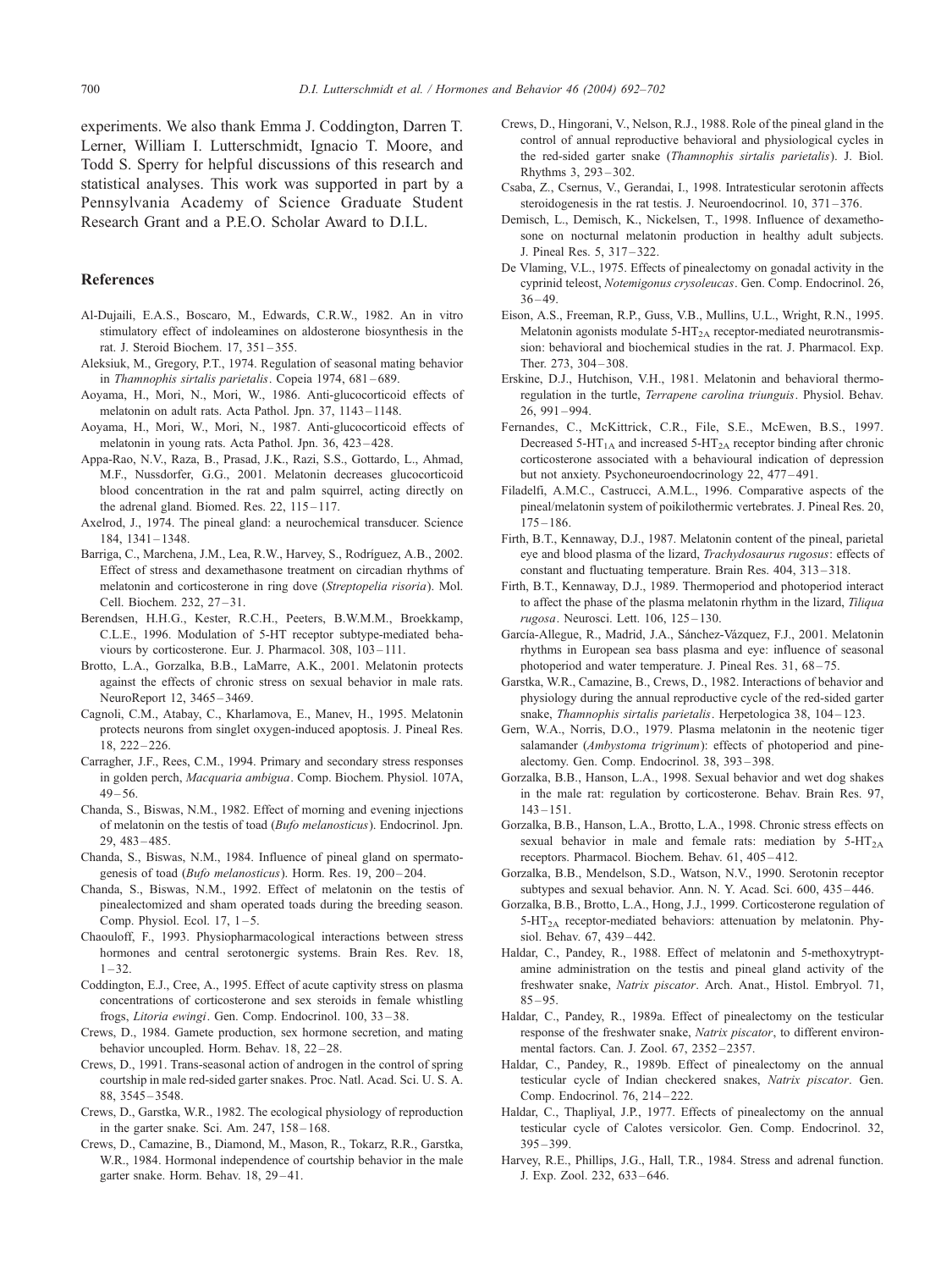- <span id="page-9-0"></span>Haus, E., Nicolau, G.Y., Ghinea, E., Dumitriu, L., Petrescu, E., Sackett-Lundeen, L., 1996. Stimulation of the secretion of dehydroepiandrosterone by melatonin in mouse adrenals in vitro. Life Sci. 58, PL263 – PL267.
- Heiman, M.L., Porter, J.R., 1980. Inhibitory effects of a pineal extract on adrenal cortex: lack of competition with ACTH. Horm. Res. 12,  $104 - 112.$
- Hontela, A., Peter, R.E., 1980. Effects of pinealectomy, blinding, and sexual condition on serum gonadotropin levels in the goldfish. Gen. Comp. Endocrinol. 40, 168-179.
- Hyde, L.L., Underwood, H., 2000. Effects of melatonin administration on the circadian activity rhythm of the lizard Anolis carolinensis. Physiol. Behav. 71, 183 – 192.
- Idler, D.R., 1972. Steroids in Non-mammalian Vertebrates. Academic Press, New York, NY.
- Jasnow, A.M., Huhman, K.L., Bartness, T.J., Demas, G.E., 2002. Short days and exogenous melatonin increase aggression of male Syrian hamsters (*Mesocricetus auratus*). Horm. Behav. 42, 13–20.
- Jessop, T.S., Limpus, C.J., Whittier, J.M., 1999a. Plasma steroid interactions during high-density green turtle nesting and associated disturbance. Gen. Comp. Endocrinol. 115, 90-100.
- Jessop, T.S., FitzSimmons, N.N., Limpus, C.J., Whittier, J.M., 1999b. Interactions between behavior and plasma steroids within the scramble mating system of the promiscuous green turtle, Chelonia mydas. Horm. Behav. 36, 86-97.
- Jessop, T.S., Hamann, M., Read, M.A., Limpus, C.J., 2000. Evidence for a hormonal tactic maximizing green turtle reproduction in response to a pervasive ecological stressor. Gen. Comp. Endocrinol. 118, 407 – 417.
- Jessop, T.S., Sumner, J.M., Limpus, C.J., Whittier, J.M., 2004. Interplay between plasma hormone profiles, sex and body condition in immature hawksbill turtles (Eretmochelys imbricata) subjected to a capture stress protocol. Comp. Biochem. Physiol. 137A, 197 – 204.
- Joy, J.E., Crews, D., 1985. Social dynamics of group courtship behavior in male red-sided garter snakes (Thamnophis sirtalis parietalis). J. Comp. Psychol. 99, 145 – 149.
- Kawahara, H., Yoshida, M., Yokoo, H., Nishi, M., Tanaka, M., 1993. Psychological stress increases serotonin release in the amygdala and prefrontal cortex assessed by in vivo microdialysis. Neurosci. Lett. 162,  $81 - 84$
- Khan, R., Daya, S., Potgieter, B., 1990. Evidence for a modulation of the stress response by the pineal gland. Experientia 46, 860–862.
- Kirby, A.W., Clayton, M., Rivera, P., Comperatore, C.A., 1999. Melatonin and the reduction or alleviation of stress. J. Pineal Res. 27, 78 – 85.
- Kopp, C., Vogel, E., Rettori, M.-C., Delagrange, P., Misslin, R., 1999. The effects of melatonin on the behavioural disturbances induced by chronic mild stress in  $C_3H$ He mice. Behav. Pharmacol. 10, 73-83.
- Krohmer, R.W., Grassman, M., Crews, D., 1987. Annual reproductive cycle in the male red-sided garter snake, Thamnophis sirtalis parietalis: field and laboratory studies. Gen. Comp. Endocrinol. 68, 64-75.
- LeMaster, M.P., Mason, R.T., 2002. Variation in a female sexual attractiveness pheromone controls male mate choice in garter snakes. J. Chem. Ecol. 28, 1269 – 1285.
- Lutterschmidt, D.I., Lutterschmidt, W.I., Hutchison, V.H., 2003. Melatonin and thermoregulation in ectothermic vertebrates: a review. Can. J. Zool.  $81, 1 - 13.$
- Maestroni, G.J., Conti, A., Pierpaoli, W., 1986. Role of the pineal gland in immunity: circadian synthesis and release of melatonin modulates the antibody response and antagonizes the immunosuppressive effect of corticosterone. J. Neuroimmunol. 13, 19 – 30.
- Maestroni, G.J.M., Conti, A., Pierpaoli, W., 1989. Melatonin, stress, and the immune system. Pineal Res. Rev. 7, 203 – 226.
- Marinova, Ch., Persengiev, S., Konakchieva, R., Ilieva, A., Patchev, V., 1991. Melatonin effects on glucocorticoid receptors in rat brain and pituitary: significance in adrenocortical regulation. Int. J. Biochem. 23, 479 – 481.
- Mayer, I., Bornestaf, C., Borg, B., 1997. Melatonin in non-mammalian vertebrates: physiological role in reproduction? Comp. Biochem. Physiol. 118A, 515-531.
- Mendelson, S., McEwen, B., 1992. Autoradiographic analyses of the effects of adrenalectomy and corticosterone on  $5-HT_{1B}$  receptors in the dorsal hippocampus and cortex of the rat. Neuroendocrinology 55,  $444 - 450.$
- Mendonça, M.T., Tousignant, A.J., Crews, D., 1996a. Pinealectomy, melatonin, and courtship behavior in male red-sided garter snakes (Thamnophis sirtalis parietalis). J. Exp. Zool. 274, 63-74.
- Mendonca, M.T., Tousignant, A.J., Crews, D., 1996b. Courting and noncourting male red-sided garter snakes, Thamnophis sirtalis parietalis: plasma melatonin levels and the effects of pinealectomy. Horm. Behav. 30, 176 – 185.
- Moore, I.T., Mason, R.T., 2001. Behavioral and hormonal responses to corticosterone in the male red-sided garter snake, Thamnophis sirtalis parietalis. Physiol. Behav. 72, 669-674.
- Moore, I.T., LeMaster, M.P., Mason, R.T., 2000. Behavioural and hormonal responses to capture stress in the male red-sided garter snake, Thamnophis sirtalis parietalis. Anim. Behav. 59, 529 – 534.
- Moore, M.C., Thompson, C.W., Marler, C.A., 1991. Reciprocal changes in corticosterone and testosterone levels following acute and chronic handling stress in the tree lizard, *Urosaurus ornatus*. Gen. Comp. Endocrinol. 81, 217 – 226.
- Nayak, P.K., Singh, T.P., 1988. Effect of pinealectomy on testosterone, estradiol-17 $\beta$ , estrone, and 17 $\alpha$ -hydroxyprogesterone levels during the annual reproductive cycle in the freshwater catfish, Clarias batrachus. J. Pineal Res. 5, 419 – 426.
- Nelson, R.J., Mason, R.T., Krohmer, R.W., Crews, D., 1987. Pinealectomy blocks vernal courtship behavior in red-sided garter snakes. Physiol. Behav. 39, 231 – 233.
- Ng, T.B., 1987. Effects of pineal indoles on corticosterone and aldosterone production by isolated rat adrenal cells. Biochem. Int. 14, 635 – 641.
- Nussdorfer, G.G., Malendowicz, L.K., Andreis, P.G., Mazzocchi, G., Neri, G., 1990. Effect of melatonin on the secretory activity of isolated rat zona glomerulosa cells. Adv. Pineal Res. 4, 169 – 174.
- Orchinik, M., Murray, T.F., Moore, F.L., 1991. A corticosteroid receptor in neuronal membranes. Science 252, 1848 – 1851.
- Otsuka, M., Kato, K., Murai, I., Asai, S., Iwasaki, A., Arakawa, Y., 2001. Roles of nocturnal melatonin and the pineal gland in modulation of water-immersion restraint stress-induced gastric mucosal lesions in rats. J. Pineal Res. 30, 82 – 86.
- Persengiev, S.P., Kanchev, L.N., Stankov, B.M., 1989. Effect of melatonin on steroid production by rat adrenals under in vitro superfusion conditions. Life Sci. 44, 1955 – 1962.
- Pieścikowska, I., Klein, P., Łukaszyk, A., Górska-Rafińska, L., Balcerek, M., Ludwiczak, H., 1999. Ketanserin, an antagonist of 5-HT<sub>2A</sub> receptor of serotonin, inhibits testosterone secretion by rat Leydig cells in vitro. Folia Histochem. Cytobiol. 37, 223 – 224.
- Popova, N., Lobacheva, I., 1982. Serotonin in the development of pituitary–adrenocortical response to stress. Brain Res. 246, 217–233.
- Pottinger, T.G., 1999. The impact of stress on animal reproductive activities. In: Baum, P.H.M. (Ed.), Stress Physiology in Animals. CRC Press, Boca Raton, FL, pp. 130-177.
- Reiter, R.J., 1991. Pineal melatonin: cell biology of its synthesis and of its physiological interactions. Endocr. Rev. 12, 151 – 180.
- Reiter, R.J., 1996. Functional aspects of the pineal hormone melatonin in combating cell and tissue damage induced by free radicals. Eur. J. Endocrinol. 134, 412 – 420.
- Reiter, R.J., Melchiorri, D., Sewerynek, E., Poeggeler, B., Barlow-Walden, L., Chuang, J., Ortiz, G.G., Acuña-Castroviejo, D., 1995. A review of the evidence supporting melatonin's role as an antioxidant. J. Pineal Res.  $18, 1 - 11$ .
- Rivier, C., Rivest, S., 1991. Effect of stress on the activity of the hypothalamic–pituitary–gonadal axis: peripheral and central mechanisms. Biol. Reprod. 45, 523 – 532.